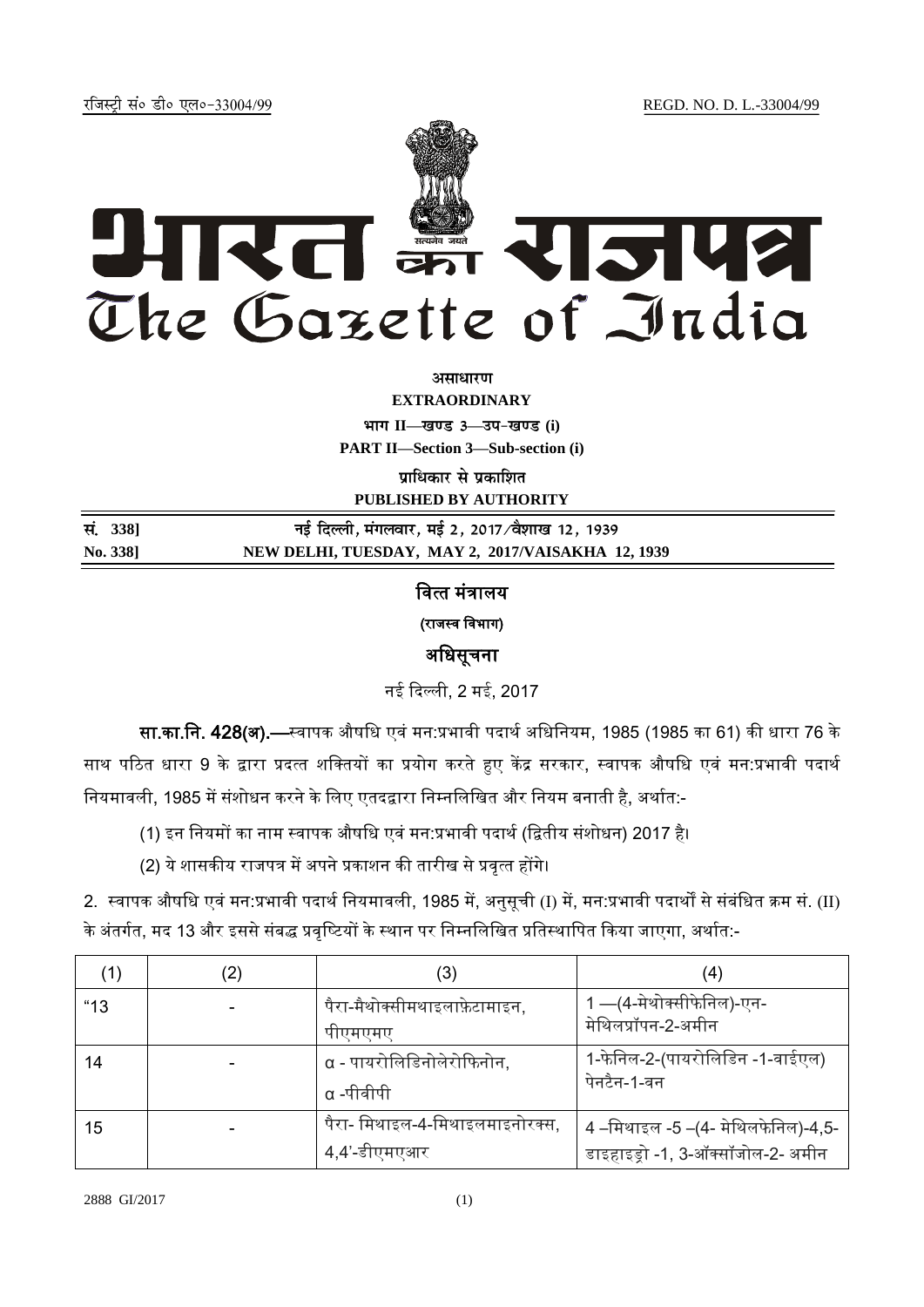| 16 |                                    | मेथॉक्सटामाइन,<br>एमएक्सइ | 2- (एथाइलैमिनो)-2-(3 –<br>मेथोक्सीफेनिल) साइक्लोहेक्सानोन                       |
|----|------------------------------------|---------------------------|---------------------------------------------------------------------------------|
|    |                                    | फनाजपाम                   | 7–ब्रोमो -5-(2-क्लोरोफिनील)-1,<br>3- डायहाइड्रो-2एच-1,<br>4-बेंजोडायजेपिन -2-वन |
| 18 | उपर्युक्त के लवण और<br>औषधि मिश्रण |                           | $-$ .".                                                                         |

[फा. सं. एन-11012/1/2016-एनसी.II]

विजय कमार बालयान. अवर सचिव

नोट: प्रधान नियम भारत के राजपत्र, असाधारण, भाग II, खंड- 3, उपखंड (i) में, 14 नवंबर, 1985 की दिनांक सा.का.नि. 837(अ) के माध्यम से प्रकाशित किए गए थे और बाद में अधिसूचना क्रमांक का.आ. 786(अ) दिनांक 26 अक्टूबर, 1992, का.आ. 599(अ), दिनांक 10 अगस्त, 1993, सा.का.नि. 748(अ), दिनांक 14 दिसंबर, 1993, सा.का.नि. 543, दिनांक 24 अक्टूबर, 1994, सा.का.नि. 82, दिनांक 14 फरवरी, 1995, सा.का.नि. 556(अ), दिनांक 14 जुलाई, 1995, सा.का.नि. 25(अ), दिनांक 12 जनवरी, 1996, सा.का.नि. 509(अ), दिनांक 4 नवंबर, 1996, सा.का.नि. 350(अ), दिनांक 25 जून, 1997, सा.का.नि. 214(अ), दिनांक 19 मार्च, 2002, सा.का.नि. 763(अ), दिनांक 14 नवंबर, 2002, सा.का.नि. 115(अ), दिनांक 21 फरवरी, 2003, सा.का.नि. 129(अ), दिनांक 26 फरवरी, 2003, सा.का.नि. 217(अ), दिनांक 17 मार्च, 2003, सा.का.नि. 95(अ), दिनांक 4 फरवरी, 2004, सा.का.नि. 104(अ), दिनांक 25 फरवरी, 2005, सा.का.नि. 736(अ), दिनांक 22 दिसंबर, 2005, सा.का.नि. 639(अ), दिनांक 13 अक्टूबर, 2006, सा.का.नि. 2(अ), दिनांक 1 जनवरी, 2008, का.आ. 1661(अ), दिनांक 13 जुलाई, 2010, का.आ. 739(अ), दिनांक 11 अप्रैल, 2011, सा.का.नि. 470(अ) दिनांक 21 जून, 2011, सा.का.नि. 905(अ), दिनांक 28 दिसंबर, 2011, सा.का.नि. 426(अ) दिनांक 1 जुलाई, 2014, सा.का.नि. 74(अ), दिनांक 5 फरवरी, 2015, सा.का.नि. 224(अ), दिनांक 25 मार्च, 2015, सा.का.नि. 359(अ), दिनांक 5 मई, 2015, और सा.का.नि. 500(अ) दिनांक 17 जून, 2015, सा.का.नि. 685(अ) दिनांक 12 जुलाई, 2016 और सा.का.नि. 61(अ) दिनांक 20 जनवरी, 2017 द्वारा संशोधित किये गए थे।

#### **MINISTRY OF FINANCE**

### **(Department of Revenue)**

### **NOTIFICATION**

New Delhi, the 2nd May, 2017

**G.S.R. 428(E).—**In exercise of the powers conferred by section 9 read with section 76 of the Narcotic Drugs and Psychotropic Substances Act, 1985 (61 of 1985), the Central Government hereby makes the following rules further to amend the Narcotic Drugs and Psychotropic Substances Rules, 1985, namely:-

- (1) These rules may be called the Narcotic Drugs and Psychotropic Substances (Second Amendment) Rules, 2017.
- (2) They shall come into force from the date of their publication in the Official Gazette.